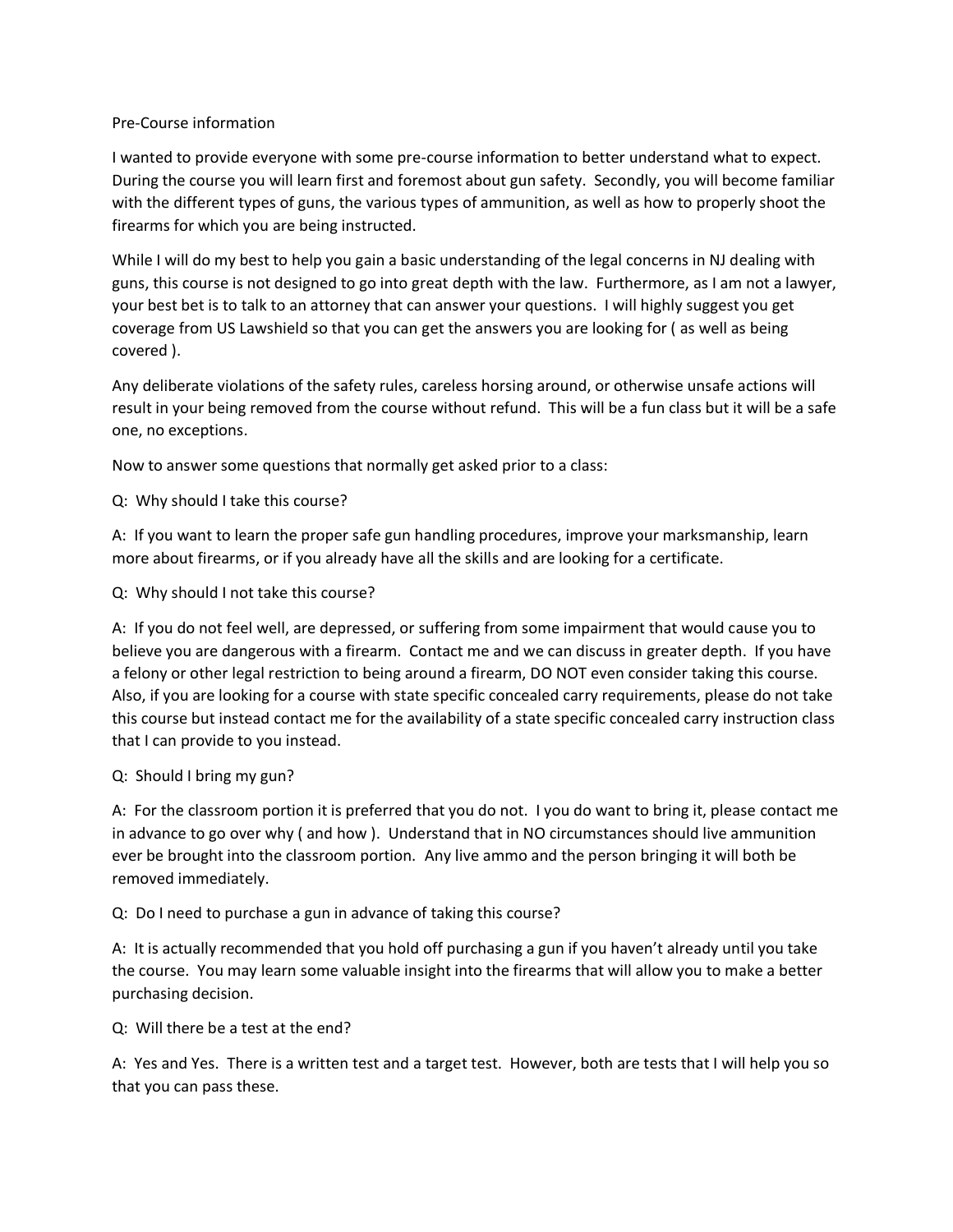Q: Can I use my own gun for the live fire practice and test?

A: Yes as long as the firearm is safe and meets applicable NJ regulations. If you have any questions in advance on this please let me know. If using your own gun, please provide your own ammo.

Q: What safety gear should I bring for the live fire portion?

A: If you have ear protection please bring it. If not I will provide some for you. If you haven't purchased any yet, I would either recommend holding off until after the classroom portion or contacting me in advance if you want to have your own. As for eye protection, if you don't wear glasses, please bring or be ready to wear safety glasses. If you wear bi/tri/multi focal lenses and have a pair of single vision, please bring them along.

## Q: Can youth participate?

A: Yes and no. If the youth is mature enough to understand and respect the gravity of firearm safety and control, that is fine. I have seen 10 year olds easily handle it and have seen late teens that are a concern. When it doubt, please contact me in advance.

Q: What really do I need to bring with me?

A: For the classroom portion: Valid ID, Signed Waivers, Open Mind. Optional: Reading or single focus glasses if you wear multifocal, food if desired as it is a long class, Pen

For the live fire: Your gun and ammo ( if you don't have one then you can use my stuff ), Valid ID, Firearms ID card ( if you are bringing your own firearm and ammo ). Eye and ear protection ( I can assist if needed ). Reminder, all firearms must be NJ legal at the time of the course. Do not bring any firearm with greater than a 10 round magazine or modified in such a way that it is illegal.

Q: Is there any time that there may be physical contact being made?

A: While I will try my best to extremely limit physical contact, this is a course designed to assist you in the movements and operation of a firearm. There may be times due to safety or instructional concerns that I may have to physically interact. This is for your safety and benefit as well as mine and everyone else.

Q: Are there any clothing requirements?

A: Out at the range it is highly recommended to wear a shirt with a closed collar ( open v-necks and all attract hot brass casings, you don't want to go there ). Also, open toe shoes and heels are not appropriate for the range. Sneakers or boots are your best bet. Make it comfortable. A baseball cap is not a bad idea as well if you are comfortable wearing one.



Thank you in advance, Scott Hutton – 5 Stone Training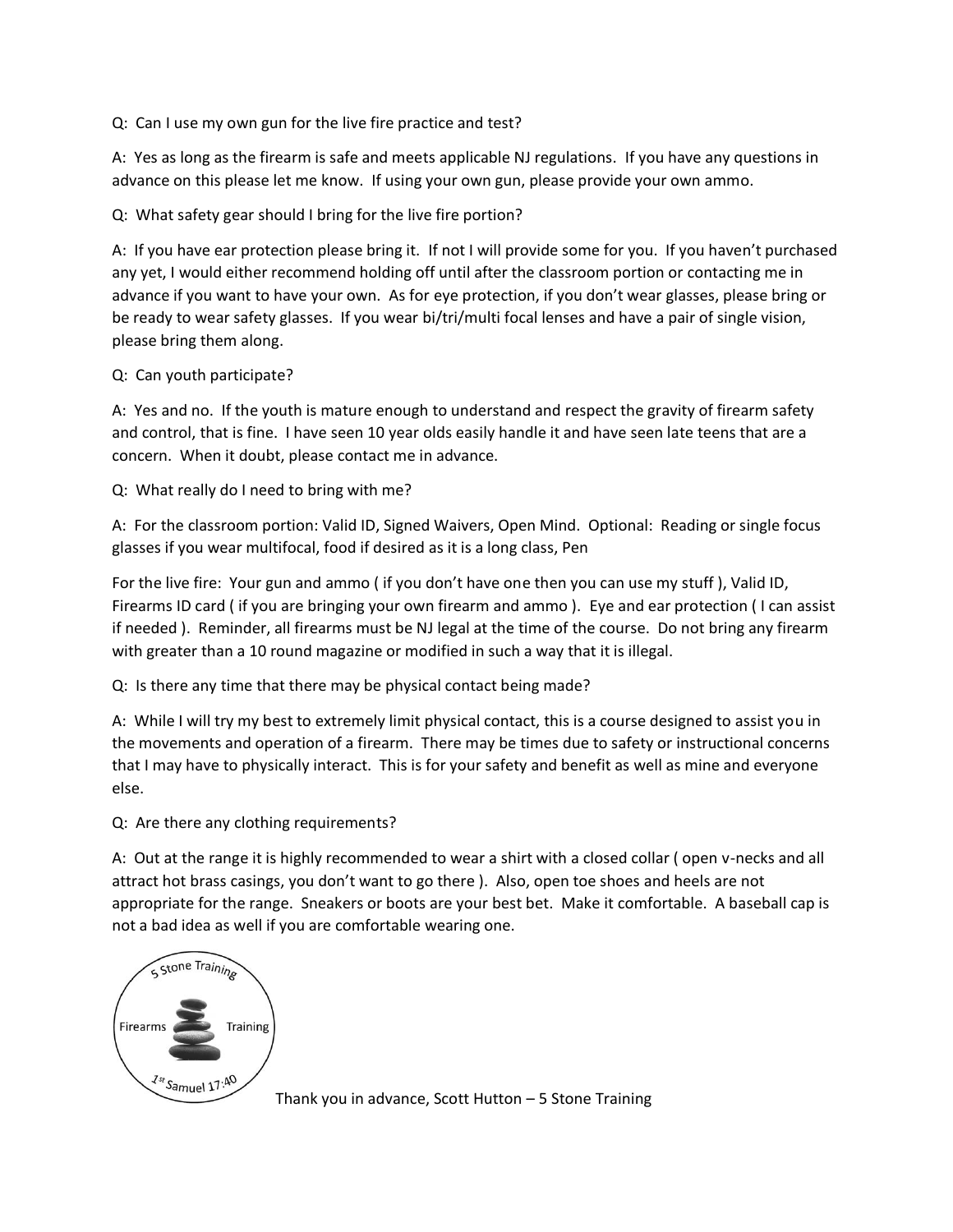

# **Liability release and Assumption of Risk Agreement**

## **You must read carefully and fill in all blanks before signing**

I, thereby affirm that I am aware that Firearms of the state of the state of the state of the state of the state of the state of the state of the state of the state of the state of the state of the state of the state of th training and operations have inherent risks which may result in serious injury or death. I acknowledge that the reaction to, possession of, and/or use of firearms is potentially dangerous, and involves risk of serious personal injury, death, psychological trauma, and/or other personal and financial liability. The undersigned agrees to assume all risk and waives any and all claims of liability for personal injury, death, psychological trauma, and/or other personal or financial loss. I understand that operating firearms with explosive components involves certain inherent risks which may require transport to a medical facility.

Explosive detonations, misfiring, hang firing, and other malfunctioning of ammunition, the firearm, or its components, ricocheting of projectiles, or impacted materials which may occur during training. I understand that the activities, which are necessary for training and for certification, may be conducted at a site that is remote, either by time or distance or both, from such a medical facility. I still choose to proceed with such instructional activities in spite of the possible absence of a medical facility in proximity to the training site. Scott Hutton, 5 Stone Training LLC, the facility at which I receive my instruction, nor the facility that I attend for live fire, nor any of their respective employees, officers, volunteers, agents, contractors, or assigns, (hereinafter referred to as ''Released Parties'') may not be held liable or responsible in any way for any injury, death, or other damages to me or my family, heirs, estate, or assigns that may occur as a result of my participation in this firearms class or as a result of the negligence of any party, including the Released Parties, whether passive or active.

In consideration of being allowed to participate in this course, I hereby personally assume all risks of this course, whether foreseen or unforeseen, that may befall me while I am a participant in this course, including but not limited to the academics, travel, or practical firing activities. I further release, exempt, and hold harmless said course and Released Parties from any claim or lawsuit by me, my family, estate, heirs, or assigns, arising out of my enrollment and participation in this course including both claims arising during the course or after I receive my certification. I also understand that shooting and participating in live fire exercises are physically strenuous activities and that I will be exerting myself during this firearms training course, and that if I am injured as a result of: a heart attack, panic, hyperventilation, or any other cause, that I expressly assume the risk of said injuries and that I will not hold the Released Parties responsible for the same.